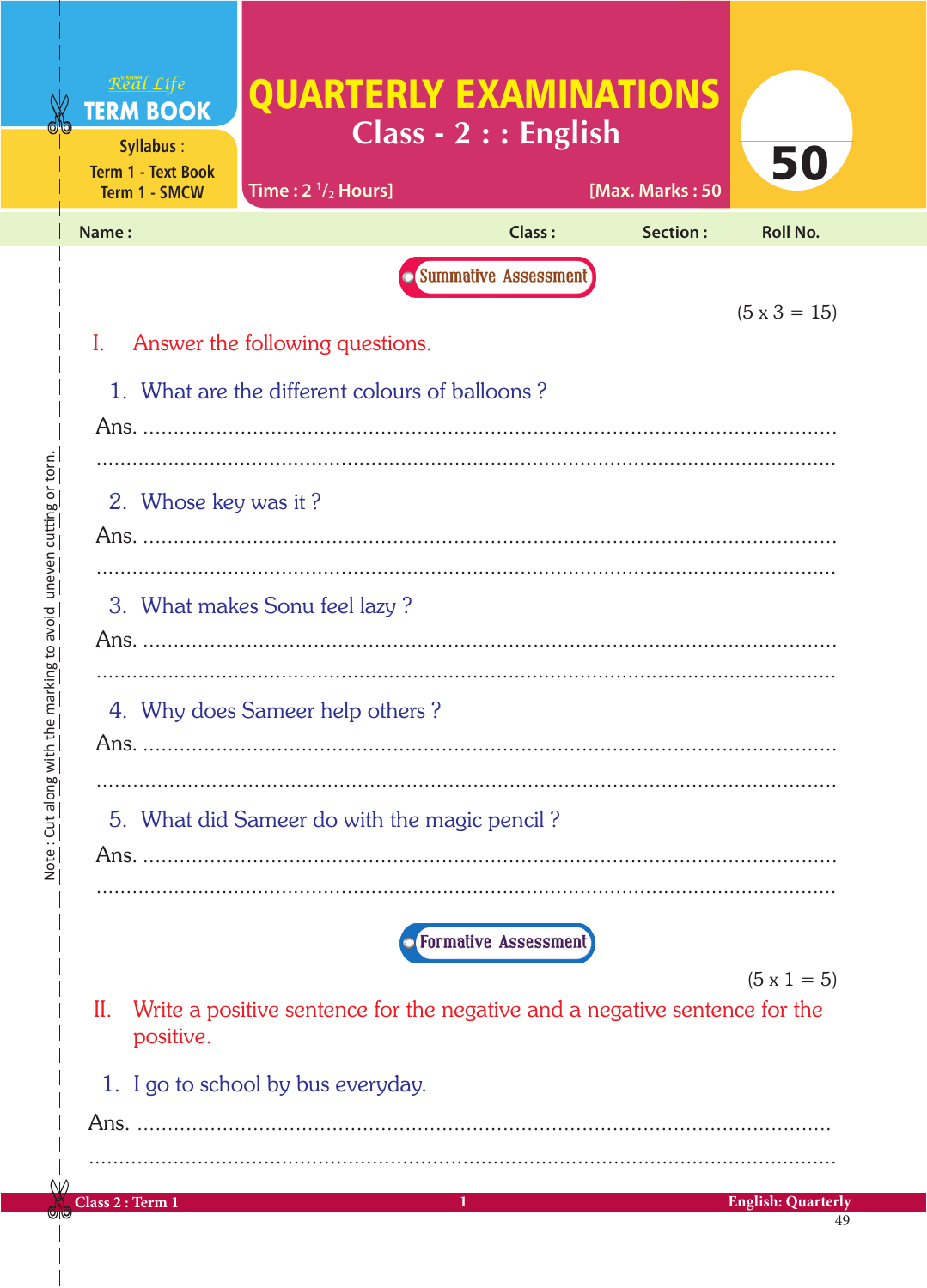2. I don't watch T.V. everyday. 3. I play in the park everyday. 4. I go to school by bus everyday. 5. I don't visit my uncle everyday.  $(5 \times 1 = 5)$ 

## III. Answer the following questions.

1. Is this a house?

| A. |                        |     |
|----|------------------------|-----|
|    | 2. Is it a parrot?     |     |
|    | A.                     |     |
|    | 3. Is he a policeman?  |     |
|    | A.                     |     |
|    | 4. Is she a nurse?     |     |
|    | A.                     |     |
|    | 5. Is this a computer? |     |
|    | A.                     | 000 |



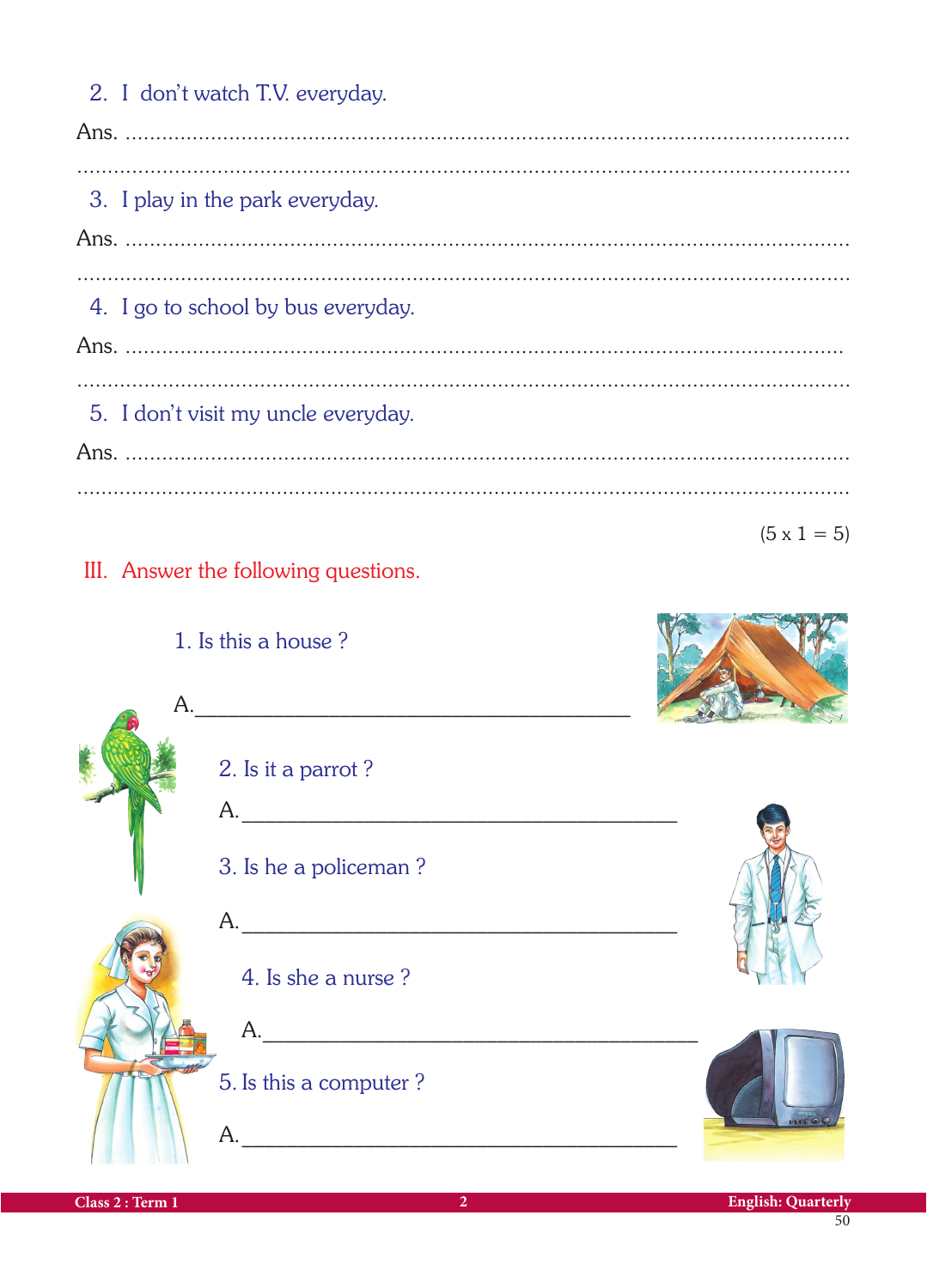$(4 \times 1 = 4)$ 

IV. Match the following names of the balloons with their pictures.